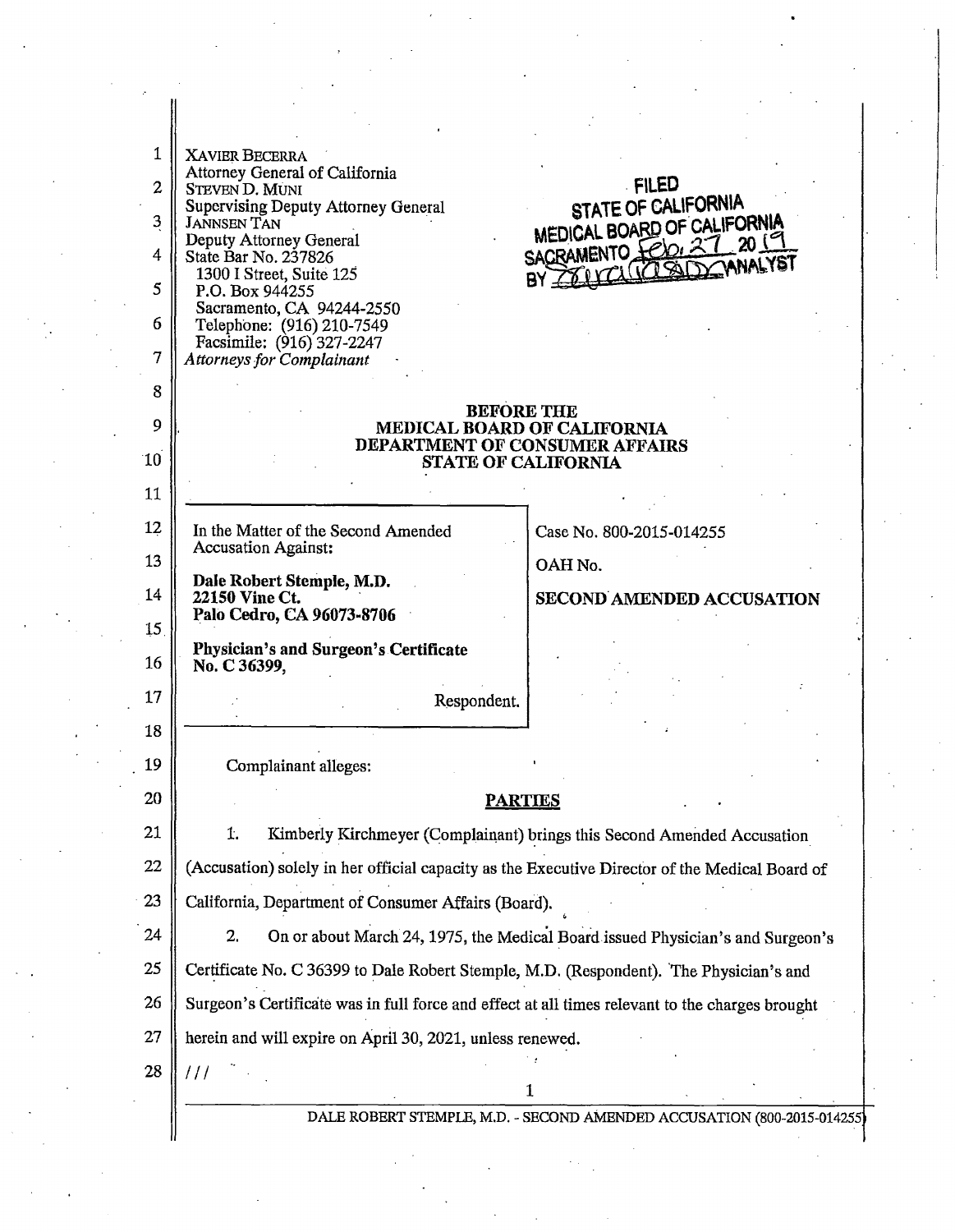## . . **.JURISDICTION**

3. This Second Amended Accusation is brought before the Board, under the authority of 3 the following laws. All section references are to the Business and Professioris Code (Code) 4 || unless otherwise indicated.

5 4. Section 2227 of the Code states:

6  $\parallel$  (a) A licensee whose matter has been heard by an administrative law judge of the Medical 7 Quality Hearing Panel as designated in Section 11371 of the Government Code, or whose default 8 has been entered, and who is found guilty, or who has entered into a stipulation for disciplinary 9  $\parallel$  action with the board, may, in accordance-with the provisions of this chapter:

10  $\parallel$  "(1) Have his or her license revoked upon order of the board.

11  $\parallel$  "(2) Have his or her right to practice suspended for a period not to exceed one year upon  $12 \parallel$  order of the board.

13  $\parallel$  (3) Be placed on probation and be required to pay the costs of probation monitoring upon  $14 \parallel$  order of the board.

15 "(4) Be publicly reprimarided by the board. The public reprimand may include a 16  $\parallel$  requirement that the licensee complete relevant educational courses approved by the board.

 $17$  "(5) Have any other action taken in relation to discipline as part of an order of probation, as 18 | the board or an administrative law judge may deem proper.

19 . "(b) Any matter heard pursuant to subdivision (a), except for warning letters, medical  $20$  review or advisory conferences, professional competency examinations, continuing education 21 activities, and cost reimbursement associated therewith that are agreed to with the board and  $22$  successfully completed by the licensee, or other matters made confidential or privileged by 23 existing law, is deemed public, and shall be made available to the public by the board pursuant to 24 | Section 803.1."

1

2

25 | 5. Section 2234 of the Code, states:

26 **The board shall take action against any licensee who is charged with unprofessional**  $27$  conduct. In addition to other provisions of this article, unprofessional conduct includes, but is not 28 | limited to, the following:

2

DALE ROBERT STEMPLE, M.D. - SECOND AMENDED ACCUSATION (800-2015-014255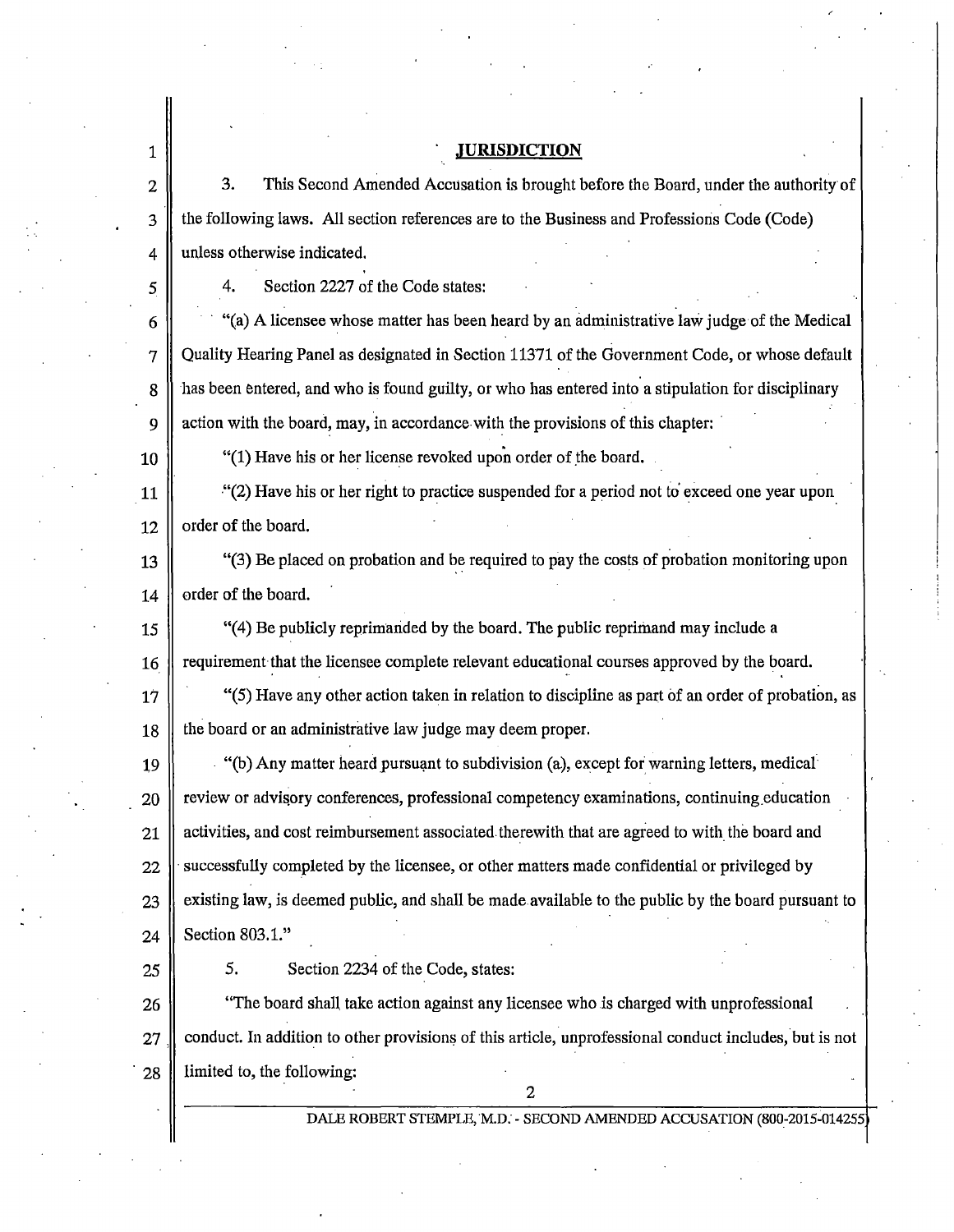1 "(a) Violating or attempting to violate, directly or indirectly, assisting in or abetting the 2 violation of, or conspiring to violate any provision of this chapter.

3 **||** "(b) Gross negligence.

 $\parallel$  "(c) Repeated negligent acts. To be repeated, there must be two or more negligent acts or 5 **omissions.** An initial negligent act or omission followed by a separate and distinct departure from  $6 \parallel$  the applicable standard of care shall constitute repeated negligent acts.

 $7 \parallel$  "(1) An initial negligent diagnosis followed by an act or omission medically appropriate 8 for that negligent diagnosis of the patient shall constitute a single negligent act.

9  $\parallel$  "(2) When the standard of care requires a change in the diagnosis, act, or omission that 10 constitutes the negligent act described in paragraph  $(1)$ , including, but not limited to, a 11 reevaluation of the diagnosis or a change in treatment, and the licensee's conduct departs from the 12 applicable standard of care, each departure constitutes a separate and distinct breach of the 13 Standard of care.

14 "(d) Incompetence.

15 "(e) The commission of any act involving dishonesty or corruption which is substantially 16 **related to the qualifications, functions, or duties of a physician and surgeon.** 

 $17$  "(f) Any action or conduct which would have warranted the denial of a certificate.

18 "(g) The practice of medicine from this state into another state or country without meeting 19 the legal requirements of that state or country for the practice of medicine. Section 2314 shall not 20 apply to this subdivision. This subdivision shall become operative upon the implementation of the 21 | proposed registration program described in Section 2052.5.

 $22$   $\parallel$  "(h) The repeated failure by a certificate holder, in the absence of good cause, to attend and 23 participate in an interview by the board. This subdivision shall only apply to a certificate holder 24  $\parallel$  who is the subject of an investigation by the board."

25  $\parallel$  6. Section 2266 of the Code states: "The failure of a physician and surgeon to maintain 26 adequate and accurate records relating to the provision of services to their patients constitutes 27 || unprofessional conduct."

3

28 *111* 

DALE ROBERT STEMPLE, M.D. - SECOND AMENDED ACCUSATION (800-2015-01425)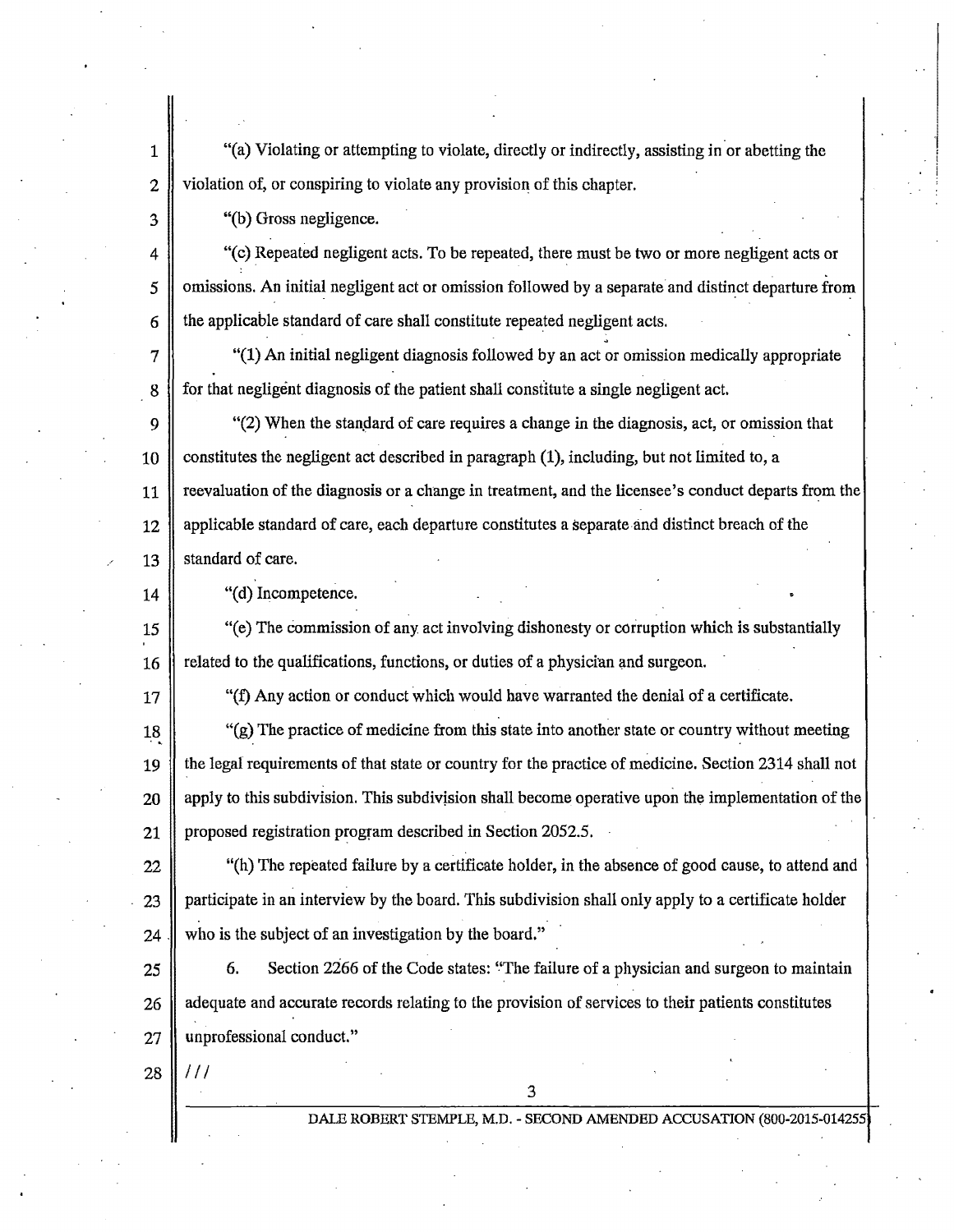## **EAUSE FOR DISCIPLINE** (Repeated Negligent Acts -Patient B, D, and E)

 $3 \parallel 7$ . Respondent is subject to disciplinary action under sections 2227 and 2234, as defined  $4 \parallel$  by section 2234, subdivision (b), of the code, in that he committed repeated negligent acts in his  $5 \parallel$  care and treatment of Patients B, D, and E as more particularly alleged hereinafter.

6 Patient B

1

2

 $7 \parallel 8$ . On or about October 13, 2003, Respondent saw Patient B for an initial evaluation. .. 8 **Patient B was a 36-year-old, female patient.** Patient B filled out a registration and patient consent 9 form on the same date.

10 9. Respondent noted that Patient B was subsequently seen on or about July 14, 2005.

11 10. Patient B had lyme serologies done on or about May 16, 2007 with a positive screen 12  $\parallel$  and a negative Western blot.

13 11. On or about July 19, 2007, Respondent saw Patient B. Respondent documented the 14 chief complaint as "2 mo of right sided facial pain." She was documented to have a positive lyme 15 titer that had been treated with doxycycline and amoxicillin. Patient B was also treated with 16 Tegretol. She had a lymph node biopsy and a positive titer for bartonella henselae diagnostic of 17 | Cat Scratch Disease.

18 12. . During. the period of May 2007 through December 2008, Respondent saw Patient B 19 || multiple times for multiple issues including but not limited to facial pain, lyme disease and  $20$  || trigeminal neuralgia.

21 | 13. On or about October 17, 2013, Respondent saw Patient B for an office visit. Respondent documented the chief complaint as "fatigue, wellness." Respondent documented that  $\parallel$  "[Patient B] feels she is going downhill; her tremors have intensified. She feels exhausted. She has more pain in her joints and muscles. She is ready to go back on antibiotics for lyme disease. 25 We will give one mo. of high dose amoxicillin followed by one mo. of Zithromax and Tindamax."

 $27$  | 14. During the period of 2013 to 2015, Respondent treated Patient B for Lyme disease. 28 Despite multiple courses of antibiotics, Patient B's symptoms did not significantly improve.

4

DALE ROBERT STEMPLE, M.D. - SECOND AMENDED ACCUSATION (800-2015-01425;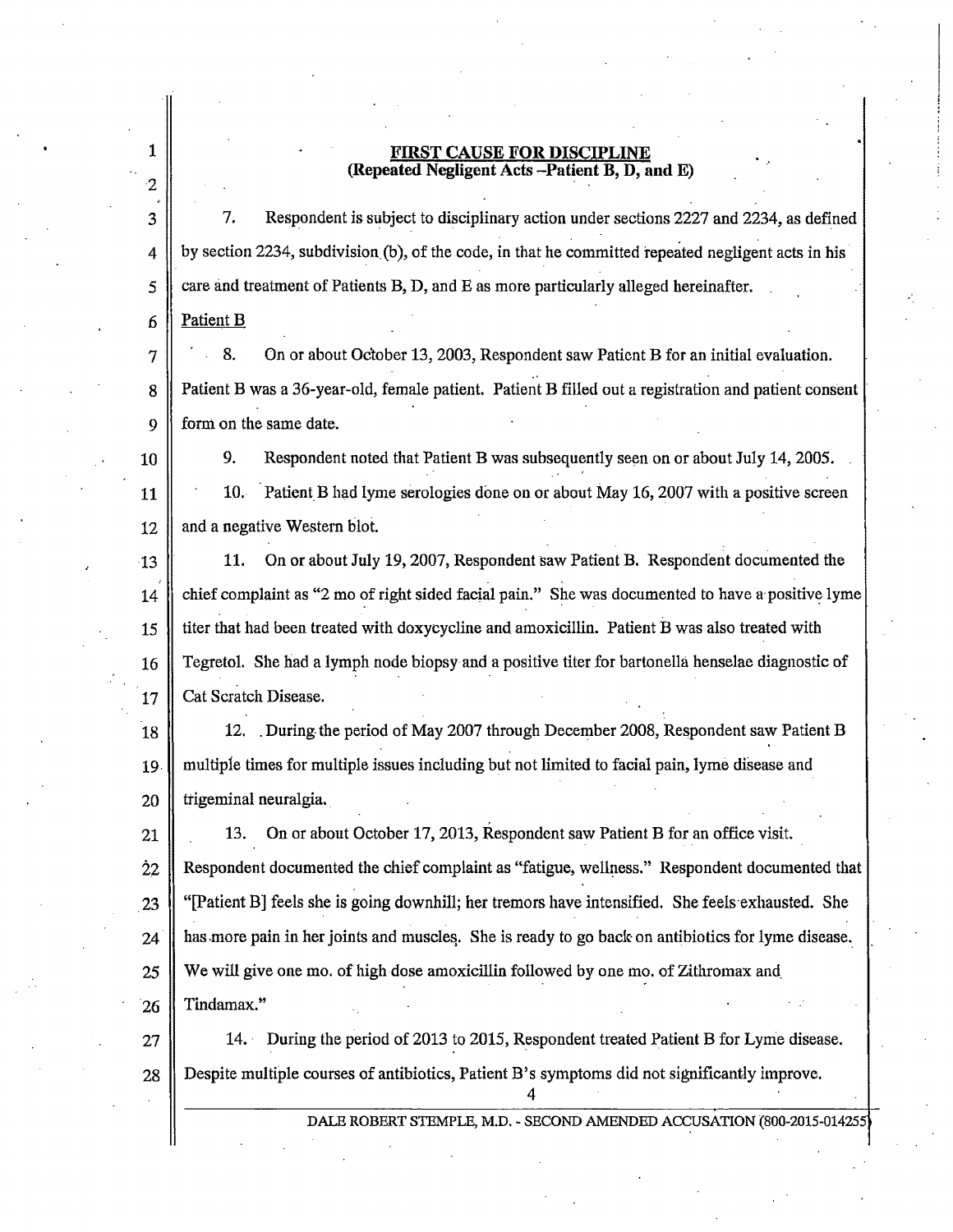1 Respondent failed to document a written consult with a specialist. Patient B has had continued 2.  $\parallel$  antibiotics with minimal improvement of her symptoms.

3 · 15. Respondent committed repeated negligent acts in his care and treatment of Patient B 4 which included, but were not limited to the following:

 $\vert$  A. Respondent failed to adequately obtain and/or document additional lyme disease evaluations and consultations for Patient B.

Patient D

6

7

8

9

10

11

12

13

14

25

26

27

16. On or about August 2, 2012, Respondent saw Patient D for an initial evaluation. Patient D was a 75-year-old male who was seen for diabetes mellitus, renal failure, coronary artery disease, chronic back pain and degenerative joint disease of both lower extremities.

17. Patient D passed away at his home on or about January 30, 2016. He was found to have a large quantity of unused fentanyl patches in his home at the time of his death. His pain had been managed with topical fentanyl. Respondent failed to utilize and/or document urine screens.

15 16 17 18. Respondent committed repeated negligent acts in his care and treatment of Patient D which included, but were not limited to, failing to administer, monitor and/or document a urine test.

18 Patient E

19 20 21 22 23 19.. On or about September 16, 2009, Respondent saw Patient E for an office visit. Patient E was a 45-year-old female who complained of lumbar and cervical spine disease. Her pain medications were managed with monthly visits and she had a variety of other medications used over the five years she was managed. She had a TENS unit and an application for a power wheelchair.

 $24$  20. Patient E'reported that her medications were stolen on August 12, 2010 and on 28 multiple occasions tried other people's pain medications. Respondent reprimanded Patient E for non-compliance. She continued to have modifications in her medications, and on or about July 20, 2011, she was "weaned down" on her MS Contin. She had problems with depression and had some improvement with Wellbutrin. She had a pelvic fracture on or about November 25, 2012,

*5* 

DALE ROBERT STEMPLE, M.D. - SECOND AMENDED ACCUSATION (S00-2015-014255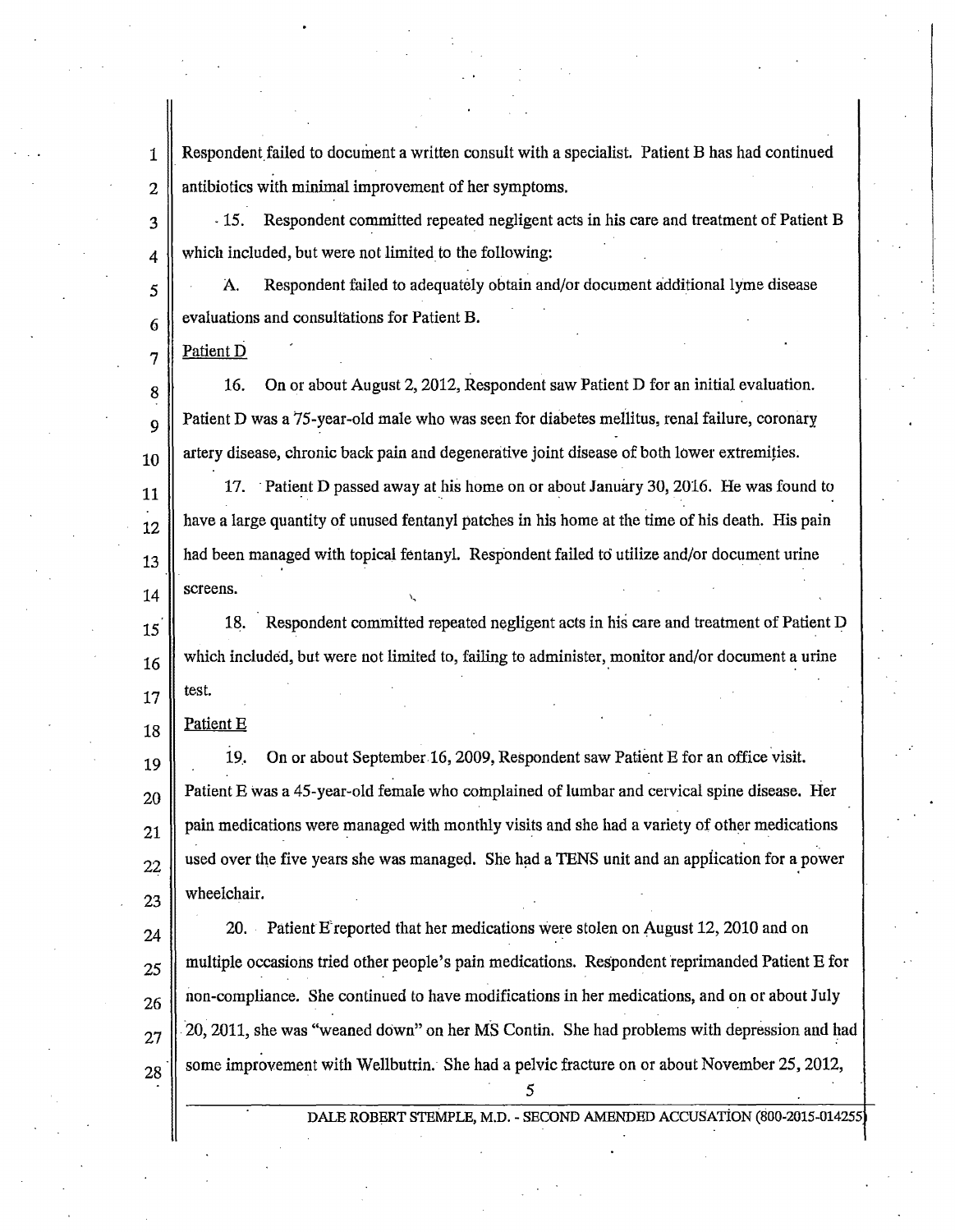$\parallel$  which significantly increased her pain medications by other providers and Respondent made  $2 \parallel$  efforts to taper her narcotics with marginal success.

 $3 \parallel 21.$  On or about May 30, 2014, Patient E had a urinary drug screen done and was positive 4 for hydromorphone, but negative for opioids prescribed to her by Respondent. She had the results  $5 \parallel$  explained to her and because she did not comply with her pain contract, she was discharged from  $6 \parallel$  the practice.

7 22; Respondent committed repeated negligent acts in his care and treatment of Patient E 8 which included, but were not limited to:

9 A. During the period of 2011 to 2015, Respondent failed to perform and/or document an evaluation of previous substance abuse history.

## SECOND CAUSE FOR DISCIPLINE (Failure to Maintain Adequate and Accurate Medical Records)

13 23. Respondent is further subject to discipline under sections 2227 and 2234, as defined 14 by section 2266, of the Code, in that during the period of 2011 to 2015, he failed to maintain 15 adequate and accurate medical records in the care and treatment of Patients B, D, and E, as more 16 || particularly alleged hereinafter: Paragraphs 7 through 22, above, are hereby incorporated by 17 || reference and realleged as if fully set forth herein.

10

11

12

## 18 DISCIPLINARY CONSIDERATIONS

19 24. To determine the degree of discipline, if any, to be imposed on Respondent Dale 20 Robert Stemple, M.D., Complainant alleges that on or about August 11, 1999, in a prior 21 disciplinary action entitled *In the Matter of the Accusation Against Dale Robert Stemple, M.D.*,  $22$  before the Medical Board of California, in Case Number 12-1995-46029, Respondent's license  $23$  was revoked, revocation stayed, and placed on probation for five (5) years with terms and  $24$  conditions, including psychotherapy, prohibition from practicing invasive cardiac procedures,  $25$  education course, ethics course, oral clinical or written examination, psychiatric evaluation, 26 monitoring, proctoring and other standard terms and conditions. It was alleged that Respondent  $27$  engaged in gross negligence in the treatment and care of ten (10) patients. That decision is now  $28$   $\parallel$  final and is incorporated by reference as if fully set forth herein. 6

DALE ROBERT STEMPLE, M.D. - SECOND AMENDED ACCUSATION (800-2015-0142)